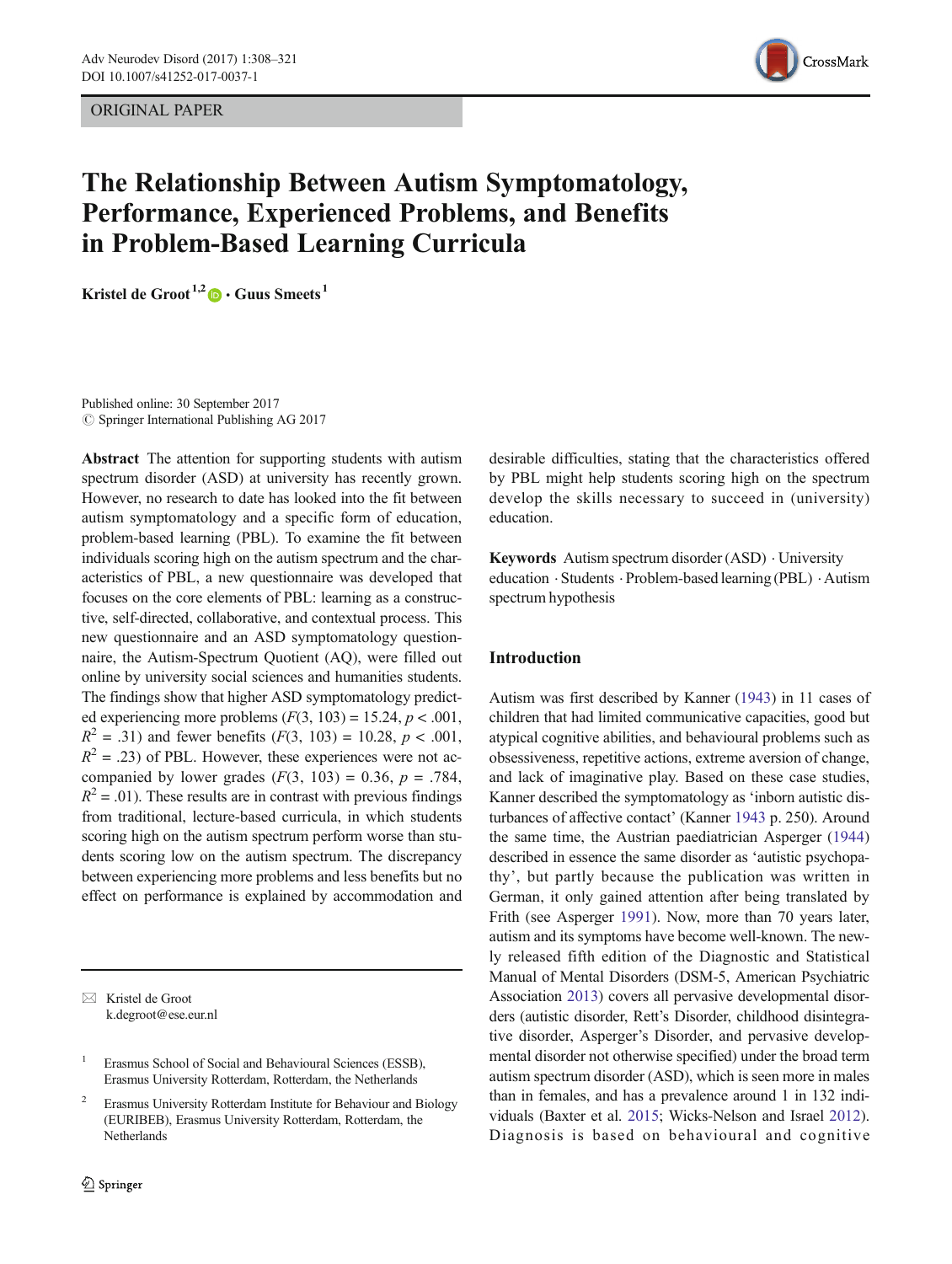characteristics (Mulder and Cashin [2014](#page-12-0); Spek [2010\)](#page-12-0) that are seen in differing degrees of severity in individuals across the autism spectrum. On the behavioural level, social-emotional deficits, (non-)verbal communication deficits, and stereotypical, restricted, and repetitive behavioural patterns are seen as characteristic of ASD (Mulder and Cashin [2014](#page-12-0); Spek [2010](#page-12-0); Wicks-Nelson and Israel [2012\)](#page-13-0). On the cognitive level, individuals with ASD process information differently than typically developing (TD) individuals (Mulder and Cashin [2014](#page-12-0); Spek [2010](#page-12-0); Spek et al. [2010,](#page-12-0) [2011](#page-12-0); Wicks-Nelson and Israel [2012\)](#page-13-0). This is seen in rigid executive functioning (having less flexible thought patterns), weak central coherence (local instead of global information processing, seeing details instead of the integrated whole), impaired theory of mind (TOM; being less able to put yourself in someone else's shoes, also known as mind blindness), and hyper- or hypo-reactivity to sensory stimuli such as sounds and smells. It is important to note that although many individuals with ASD show all these characteristics to a certain degree, the characteristics do not form a definite diagnostic criterion. Not all individuals diagnosed with ASD show all mentioned characteristics, and most characteristics are not specific to ASD.

The pervasive nature of ASD means it impacts all areas of life, including education. Despite the possible impact of ASD on educational experience and performance, the recent increase of students with ASD in higher education was initially not accompanied by an equally strong increase in research on the possible problems these students experience in educational settings (Gelbar et al. [2014](#page-12-0); Gobbo and Shmulsky [2014](#page-12-0); Knott and Taylor [2014](#page-12-0); Mulder and Cashin [2014](#page-12-0); Pinder-Amaker [2014\)](#page-12-0). Only the last few years, research has started to look into the problems students with ASD face, although there is still little focus on supporting these students at university. Often, universities do not realise that students on the autism spectrum may encounter specific problems in studying and functioning at university, and that they might need special support to successfully complete their education. This is especially relevant since students with ASD do often not lack intellectual capacities or motivation. In addition, they certainly possess some academic strengths that would be wasted if not used, such as being passionate about the course material and studying, having a desire to know, and greater than average adherence to rules, procedures, and appointments (Gobbo and Shmulsky [2014\)](#page-12-0).

Research suggests that students with ASD often experience problems and challenges that are specifically related to ASD symptomatology, and that impair their academic functioning. One such problem concerns hyper-reactivity (Knott and Taylor [2014](#page-12-0)). Getting over-aroused by sensory stimuli can happen in classes, leading to an inability to concentrate. It can also happen in halls and dorms, where students have to deal with noisy neighbours, and smelling a lot of different fragrances in a shared kitchen. Another problem reported by students with ASD is related to their cognitive setup: ASD is usually accompanied by a preference for bottom-up processing, causing students with ASD to experience difficulty with instructions and assignments that highly depend on top-down processing (Gobbo and Shmulsky [2014](#page-12-0)). In addition, students with ASD often report having difficulties with prioritising, organising, time management, initiating and aborting working on assignments, quick shifting between different sources of information or different subjects, and planning, especially long-range planning such as for assignments or exams that are due in several weeks or even months (Gelbar et al. [2014;](#page-12-0) Gobbo and Shmulsky [2014](#page-12-0); Pinder-Amaker [2014\)](#page-12-0). These findings are supported by teacher observations, since both students with ASD and their teachers observe difficulties in over-focusing on details, planning, and time management, especially when students have to submit several essays per term, and when deadlines cover an extended period of time (Knott and Taylor [2014](#page-12-0)).

Other challenges experienced by students with ASD border on the cognitive and behavioural level, and are related to impaired TOM, social-emotional deficits, and communicational problems. Beardon et al. ([2009](#page-12-0)) showed that as many as 40% of students with ASD report group work, social interaction, and communicating with peers as the most common problems they encounter. This fits with several other studies in which students with ASD mentioned group work as one of the most challenging aspects of student life, especially when groups are bigger or when group discussion is required (Gobbo and Shmulsky [2014;](#page-12-0) Knott and Taylor [2014\)](#page-12-0). In addition, students with ASD often see fellow students as being less conscientious, leading to situations in which the student with ASD does most of the group work (Knott and Taylor [2014](#page-12-0)). This, in turn, causes frustration and feelings of injustice. Other emotional problems present in ASD are high levels of stress, depression, and anxiety (Ghaziuddin et al. [2002;](#page-12-0) Gillott and Standen [2007](#page-12-0); Kim et al. [2000](#page-12-0); Sterling et al. [2008](#page-12-0)). Transitioning from secondary education to university brings about stress and anxiety in students with ASD (Pinder-Amaker [2014](#page-12-0)), and teachers report that activities such as group work appear to increase anxiety in these students, which has a negative effect on symptom severity and well-being (Gobbo and Shmulsky [2014](#page-12-0)). The discussed problems many students with ASD face appear to have a negative impact on academic performance as well. Students with disabilities in general, including ASD, have a higher dropout and perform worse (Dunn et al. [2004;](#page-12-0) Wei et al. [2014](#page-13-0)). In addition, longitudinal data showed that starting college or university does not necessarily translate into success and graduation in students with ASD, since this specific group has higher attrition rates than TD students (Wei et al. [2014\)](#page-13-0).

Although a small number of studies examined the problems students with ASD face, no research to date has looked into problems, benefits, and performance of students with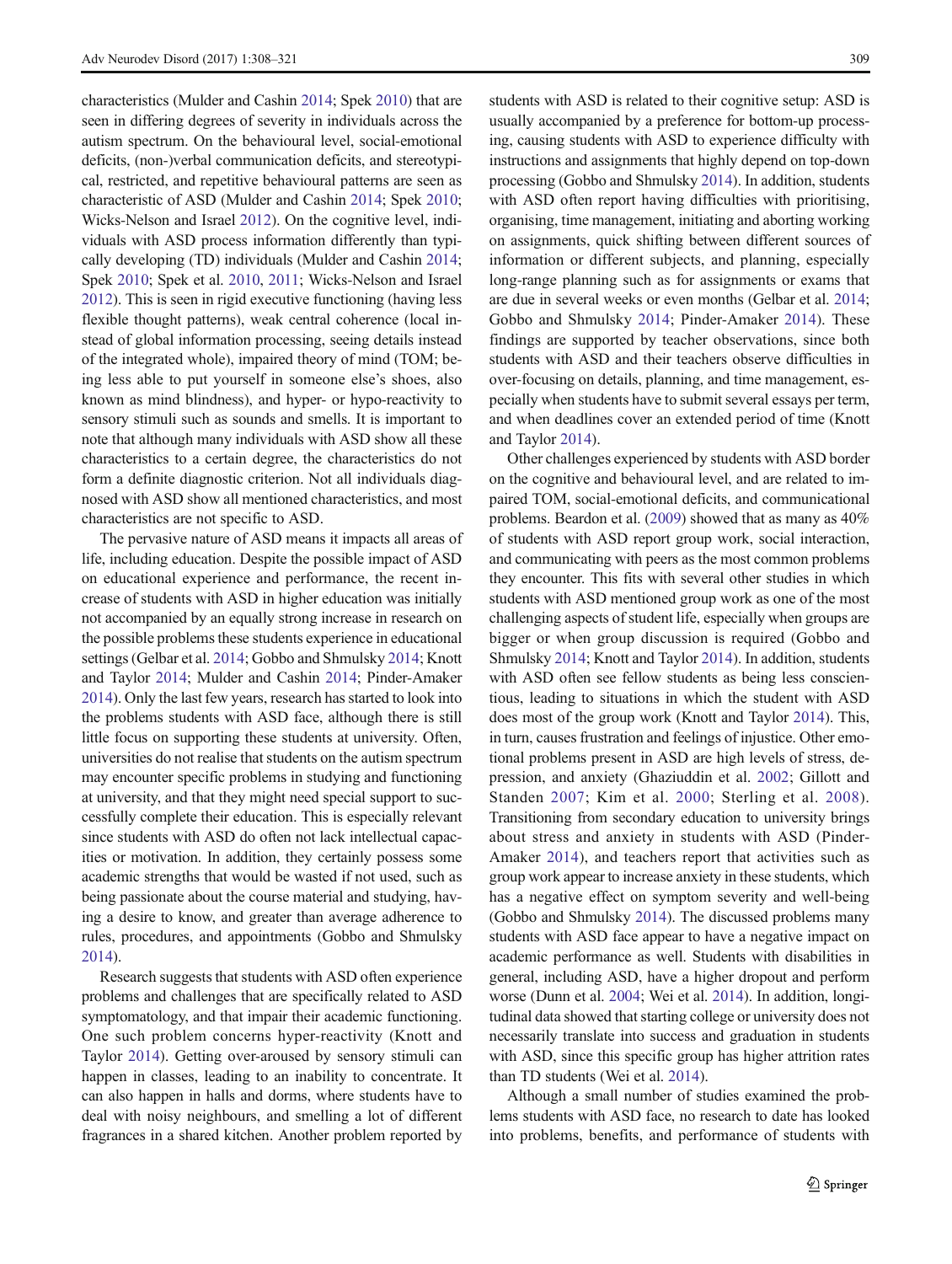ASD in specific forms of education, even though findings from such a study could have major implications in choice of university by prospective students. Therefore, the current article examines whether the characteristics of a form of constructivist learning, problem-based learning (PBL), are suitable to the needs of students with ASD.

Constructivist theories emphasise several constructs of learning that originate in the ideas of Piaget and Vygotsky (Slavin [2005](#page-12-0)). Most importantly, they emphasise selfregulated discovery learning, meaning that the learner should discover and construct new information mostly by himself or herself, and not via direct instruction. In that process of discovering information, the learner notices when new information does not fit with old information, and when old ideas need to be revised. Teachers offer help when students are not able to understand something, but this help comes in the form of mediated learning or scaffolding. Constructivism also emphasises a cooperative learning component: learning is enhanced by discussing information with others. Lastly, constructivist learning encompasses top-down processing: students start with complex problems, and discover step by step the basic abilities needed to tackle that problem. Together, these constructs make that learners play a much more active role in their learning process compared to most traditional curricula.

PBL is a specific form of constructivist learning that originates in the 1960s, and was meant to increase flexible knowledge, problem-solving skills, and motivation (Loyens et al. [2012\)](#page-12-0). In most PBL curricula, students meet in small groups of approximately 10 students twice a week for 2 to 3 hours. Learning starts with a pre-discussion, in which students discuss a complex, ill-structured problem that needs an answer or explanation. They discuss what they already know about the subject matter, and together form a tentative explanation and learning issues, questions concerning the subject matter that are intended to guide the search for information that will happen in the second phase. During this second phase, the students individually study the problem for a few days. They then meet again in the post-discussion meeting, in which they critically evaluate the studied information and discuss how this information helps in answering the learning issues (Loyens et al. [2012;](#page-12-0) Schmidt et al. [2007](#page-12-0)). During the meetings, a tutor is present, who can help the students by giving suggestions when they get stuck or when they do not seem to go into the right direction. However, the tutor's role is to offer guidance, and not direct instruction (Schmidt et al. [2007](#page-12-0)). Thereby, PBL attempts to create a learning environment in which students learn in the context of meaningful problems, and in which they activate prior information, acquire new information, and actively process this (Norman and Schmidt [1992](#page-12-0); Schmidt et al. [2007](#page-12-0)). The basic ideas PBL holds therefore closely match the basic constructivist ideas: learning should be a constructive process, a self-directed process, a collaborative process, and a contextual process (Dolmans et al. [2005](#page-12-0)).

The constructive learning assumption holds that learning is done best by actively processing information, and that by constructing or reconstructing your knowledge networks, information will be retained better (Capon and Kuhn [2004;](#page-12-0) Dolmans et al. [2005\)](#page-12-0). This constructive process is e.g. reflected in the independent search for information. At first sight, it seems like this offers less support than traditional curricula. However, PBL is more structured than it would seem. Most PBL curricula provide a list of selected study sources students can use. Also, the learning issues provide structure: while it is not clear on beforehand which exact chapters need to be studied, the goal of what one should know at the end is clear. In traditional curricula, this is reversed: the student knows what to study, but the end goal of knowledge is unknown. In addition, the searching and structuring of information that is inherent to PBL requires detailed working, which generally fits well with the cognitive structure of students with ASD (Gobbo and Shmulsky [2014;](#page-12-0) Knott and Taylor [2014\)](#page-12-0). Lastly, many students with ASD are very driven to discover new information, figure things out, and solve problems (Gobbo and Shmulsky [2014\)](#page-12-0). A good PBL student has intrinsic motivation to learn, and students with ASD often possess this quality. Two possible problems concerning learning as a constructive process arise from the weak central coherence and the focus on bottom-up processing that many students with ASD show (Frith and Happé [1994](#page-12-0); Gobbo and Shmulsky [2014;](#page-12-0) Slavin [2005](#page-12-0)). These cognitive characteristics often seen in ASD are opposite to the intrinsic top-down component of PBL, in which you start with the highest-order element (the learning issue) and are required to retrieve smaller pieces of information that consequently have to be structured into one big picture to answer the learning issues. One of the problems students with ASD could encounter is getting lost in the details, and not being able to form the integrated whole that is needed to answer the learning issues. However, the structure PBL offers also provides a good practice environment for forming the bigger picture. The learning issues in PBL are specifically designed to help students with collecting information and constructing it into a whole. In addition, starting the search with a central question could help in ordering the found pieces of information. This way, PBL could provide a safe and structured practice environment for both top-down processing and forming a stronger central coherence.

The second assumption states that learning should be a selfdirected process. This assumption is related to the knowledgedeprivation hypothesis, which assumes that when students read problems, they get motivated to obtain more knowledge in order to understand and answer the problem. Therefore, self-directed learning contains a motivational aspect: the desire to know causes students to be more willing to play an active role in planning, monitoring, and evaluating their learning process (Dolmans et al. [2005](#page-12-0); Slavin [2005](#page-12-0)). Although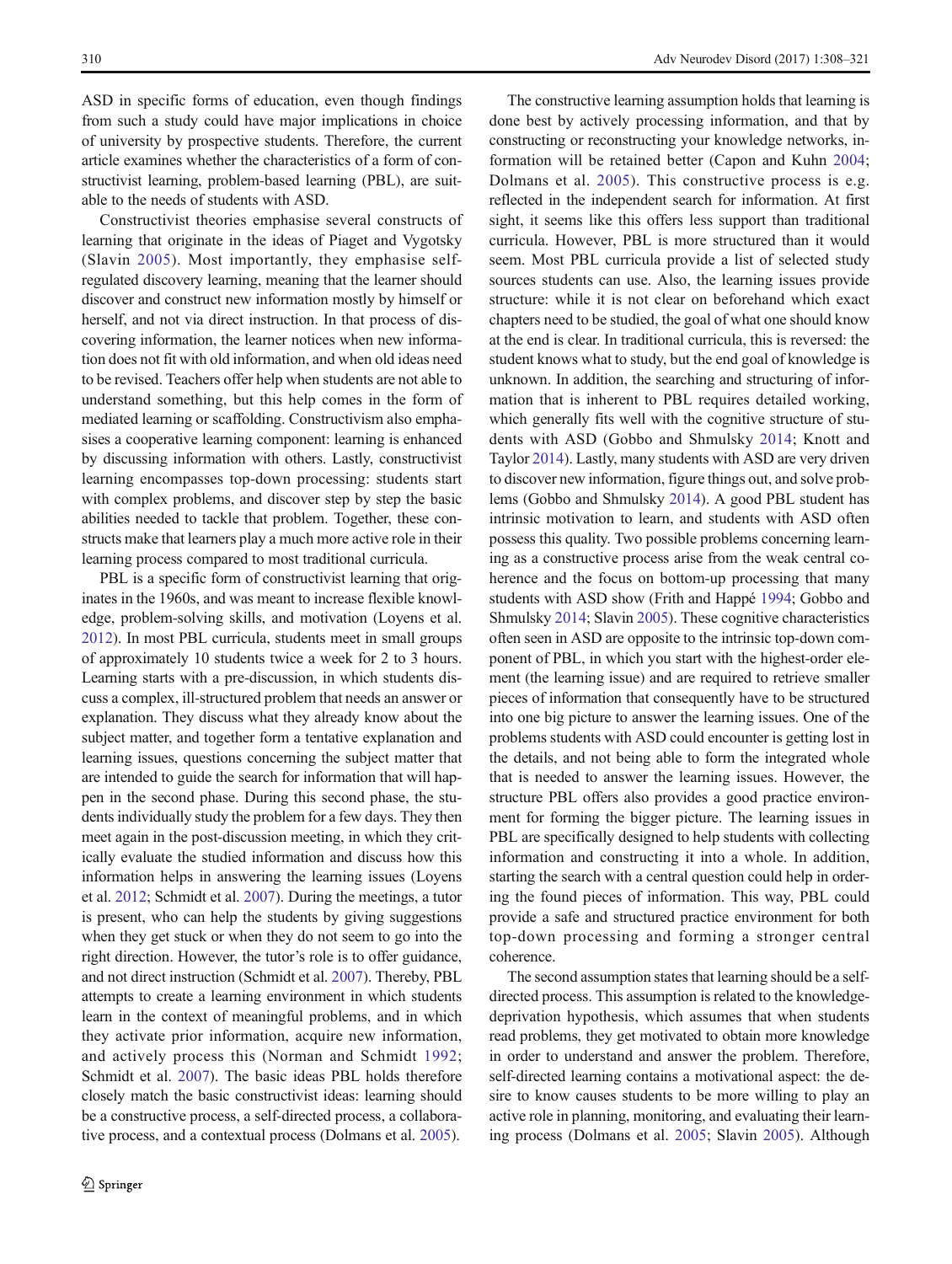self-directed learning implies much planning and self-regulation, the guidance and structure offered in PBL is extensive compared to that of traditional curricula. First of all, PBL offers the student a relatively strict schedule. Students are obligated to meet at regular days and times that are fixed for the whole course or even the whole year, thereby providing a fixed week structure. While this can be beneficial for all students, it is especially helpful for students who have difficulty structuring their time themselves. Second, PBL works with proximal deadlines. Exam dates and essay deadlines cover a maximum of 5 weeks, and during that time even more proximal deadlines of a few days are set because students need to prepare for the tutorial group meeting once or twice a week. This makes it easier for students to plan, because planning a few days of studying ahead may be less difficult than planning a few weeks ahead. Courses in traditional curricula last longer, have more distant deadlines, and do often not have mandatory meetings for which preparation is required. In addition, PBL courses are given one at a time. Since many students with ASD report having difficulty with long-term deadlines (Gelbar et al. [2014](#page-12-0)) and with shifting between different courses (Gobbo and Shmulsky [2014](#page-12-0); Knott and Taylor [2014\)](#page-12-0), PBL could especially suit them.

The third PBL proposition is that learning should be a collaborative process. This assumption has his roots in the constructivist idea that explaining concepts to others helps in understanding and retaining the information yourself (Van Blankenstein et al. [2011\)](#page-12-0). Looking at mind blindness, which is often observed in ASD, discussing information in a group might be a challenge for students scoring high on the autism spectrum: the focus on social learning, collaboration, and discussing information could be a difficult, tiring, stimulusoverloading, and stress-inducing experience. On the other hand, because groups in PBL are small, students have a better chance to get to know each other. When group work is required, e.g. for an essay, being already familiar with group members could be an advantage compared to the weaker social ties that are developed in traditional lecture-based curricula. Finally, working together in tutorial groups and being allowed to talk about ideas may be less distracting than passively listening to lectures. This may be especially beneficial for students with ASD who report getting distracted easily (Gelbar et al. [2014](#page-12-0)). In addition, many individuals with ASD like to talk out loud, because it helps in organising their thinking (Grandin and Johnson [2005\)](#page-12-0). Therefore, having the opportunity to talk about ideas in tutorial groups might also fit with the cognitive setup of many individuals with ASD.

The fourth proposition is that learning should be a contextual process. This assumption is based on the idea that all learning is situated, and that by looking at problems from multiple perspectives, transfer increases (Dolmans et al. [2005\)](#page-12-0). Since knowledge is often only useful if it can be transferred to other contexts, transfer serves as an important end goal of most educational practices. In relation to ASD, the specific way PBL tries to achieve knowledge transfer could form a problem. Impaired TOM and intersubjectivity are often observed in ASD, which means that students with ASD might experience difficulties in looking at problems from multiple perspectives. This might especially be true for students who took more exact science classes in secondary school, such as physics and chemistry, in which there is less need to consider multiple viewpoints than is the case in subjects like history. A related problem concerns the general ability to generalise information. Mirenda and Donnellan [\(1987\)](#page-12-0) stated that individuals with ASD often have difficulties in generalising new information to novel environments. This observation can be explained by Plaisted's [\(2001\)](#page-12-0) reduced generalisation hypothesis, which states that ASD is characterised by reduced processing of the similarities between stimuli and situations. The concepts that individuals with ASD use are narrower, and have sharper, more clearly defined boundaries, making individuals with ASD generally speaking better at processing divergent than shared features. This might pose a problem in PBL if the change from book to problem is too large. A more gradual change in context might be useful in such cases, which is also the biggest benefit PBL could offer. Because all forms of education ultimately focus on transfer, a reduced ability to generalise forms a problem in any form of education. The advantage PBL offers is a practice environment in which the degree of required transfer from study material to real world can be manipulated by adjusting the learning issues. Practicing transfer this way might provide an advantage as compared to more rigid forms of education. After all, the problems that are used in PBL are specifically designed to show multiple perspectives and to elicit discussion.

Since the implementation of PBL, research has tried to form a coherent view of its benefits, especially compared to traditional lecture-based education. Criticism on PBL mostly focuses on the assumed non-fit between the human cognitive architecture and the idea of minimal guidance. Kirschner et al. [\(2006](#page-12-0)) stated that although minimally guided instructional approaches are intuitively appealing, they ignore that beginning learners require more direct instruction. The benefits of minimal guidance would only occur when learners already have a sufficient prior knowledge base to guide themselves. Schmidt et al. [\(2007\)](#page-12-0) rebutted this view by stating that PBL does not equal minimally guided instruction, but that the problems and guidance offer students optimal conditions to discover information themselves. Scaffolding, an important constructivist principle, does not mean that guidance is'minimal'.

The positive effects of PBL are well-documented for TD students, with important outcomes being higher intrinsic motivation for studying, enhanced interest in the subject matter, higher satisfaction with contact with teachers and fellow students, and higher satisfaction with integration of knowledge in practice (Loyens et al. [2012;](#page-12-0) Norman and Schmidt [1992\)](#page-12-0). In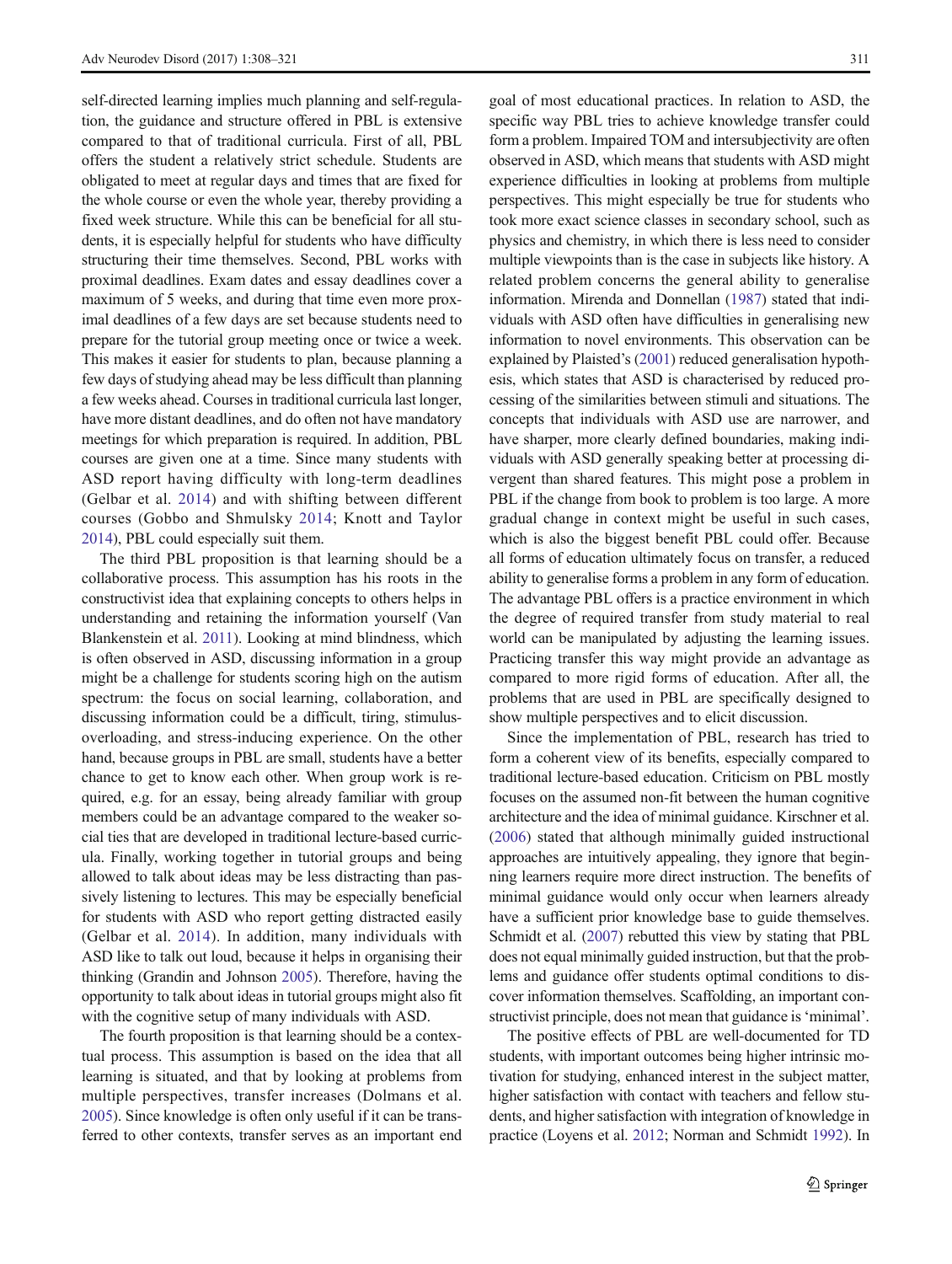addition, PBL students have a higher long-term retention of the learned material (De Grave et al. [2001;](#page-12-0) Schmidt et al. [2012\)](#page-12-0). Besides enhanced knowledge, studies also indicated that PBL improves practical skills, showing increases in selfdirected learning skills, social skills, scientific thinking skills, clinical skills, and critical thinking skills (Loyens et al. [2012](#page-12-0); Norman and Schmidt [1992;](#page-12-0) Strobel and Van Barneveld [2009\)](#page-12-0). Lastly, students in PBL graduate faster, have shorter study stops, and have less dropout during their studies compared to students from traditional curricula (Schmidt et al. [2009](#page-12-0); Severiens and Schmidt [2009](#page-12-0); Susarla et al. [2003](#page-12-0)). This lower dropout can also explain why some studies fail to find an effect of PBL on grades. Students in PBL curricula do have higher knowledge and skills, but this effect is masked by the lower dropout of especially weaker students (Schmidt et al. [2012\)](#page-12-0). Students who drop out in traditional curricula are often retained in PBL. Therefore, the masking effect of attrition bias could account for failing to find an effect of PBL on grades.

Because to date no research has been done on the fit between ASD characteristics and PBL features, the described ideas about how students scoring high on the autism spectrum would perform in PBL are mostly speculative. They are based on linking research that was done on students with ASD and PBL separately. Therefore, the present study aims to be an exploratory study on the fit between ASD and PBL. A new questionnaire was developed to assess problems and benefits students could experience in PBL. Performance levels were determined by averaging exam grades. ASD symptomatology was measured with the use of the Autism-Spectrum Quotient (AQ, Baron-Cohen et al. [2001](#page-11-0)). This questionnaire builds upon the autism spectrum hypothesis, stating that ASD characteristics lie on a continuum that ranges from TD individuals to individuals diagnosed with ASD (Baron-Cohen et al. [2001](#page-11-0); Wing [1988\)](#page-13-0). Across this continuum, individuals show different levels of autistic traits. Therefore, not only responses from individuals belonging to the clinical population but responses from everyone on this broad spectrum offer valuable inside into ASD.

With the use of the newly developed questionnaire, the performance measure, and the AQ, the present study examined whether higher ASD symptomatology is predictive of performance and experienced problems and benefits in PBL curricula.

# Method

# **Participants**

Participants were students of faculties using the PBL system: Law (law, tax law, criminology) and Social Sciences (psychology, sociology, pedagogical sciences). Students were recruited via the online message board of the university, via faculty-

related social media, and via the psychology course credit system. In total, 134 responses were collected. A number of  $n = 27$  respondents were excluded for missing grades, doing the non-PBL law and economics program, doing the year for the second time, or a combination of these characteristics. The final sample consisted of  $n = 107$  students of the Faculty of Law  $(n = 22)$  and the Faculty of Social Sciences  $(n = 85)$ , with a mean age of  $M = 20.55$  (SD = 2.13). Gender was relatively balanced across the sample, with  $n = 42$  male and  $n = 65$ female respondents. Most students were in their first year  $(n = 73)$ , with 23 second-year, 7 third-year, and 4 fourthyear students. In addition, most studied psychology ( $n = 83$ ), with 13 studying law, 5 criminology, 4 tax law, 1 sociology, and 1 studying pedagogical sciences. None of the participants had received an official ASD diagnosis. Informed consent was obtained from all participants included in the study, and all procedures performed were in accordance with the ethical standards of the institutional research committee and with the 1964 Helsinki Declaration and its later amendments.

## Procedure

Responses were collected online via Qualtrics. First, an introductory text briefly explained the aim of the study. Then, the confidentiality regulations were explained, and the student could give permission for using his or her data for scientific purposes. In case of no consent, the survey automatically ended. Then, the student was asked to report his or her main study, study year, age, and gender. Then, the AQ and the ASD-PBL Fit Questionnaire were explained and administered, followed by a question concerning mean grade and permission to have the grade checked against university records. Lastly, the participant was asked about being diagnosed with ASD. Then, he or she was thanked for participating, and was given contact details of the experimenter in case of further questions.

## Measures

ASD-PBL Fit Questionnaire Because no measures existed to examine the benefits and problems of students in a PBL curriculum, a new questionnaire consisting of 40 questions was created. All questions were answered on a 4-point Likert scale: seldom or never, sometimes, often, and almost always. For each of the four main aspects of PBL (constructive, selfdirected, collaborative, and contextual learning), five items were used for registering problems and five items were used for registering benefits. This led to two scores for each participant, a problem score and a benefit-score, both containing four sub-scales. The minimum score on both the problem part and the benefit part of the questionnaire was 20, with a maximum of 80, the latter indicating that the student experienced the full range of problems or benefits PBL could give. For each sub-scale, the minimum score was 5, and the maximum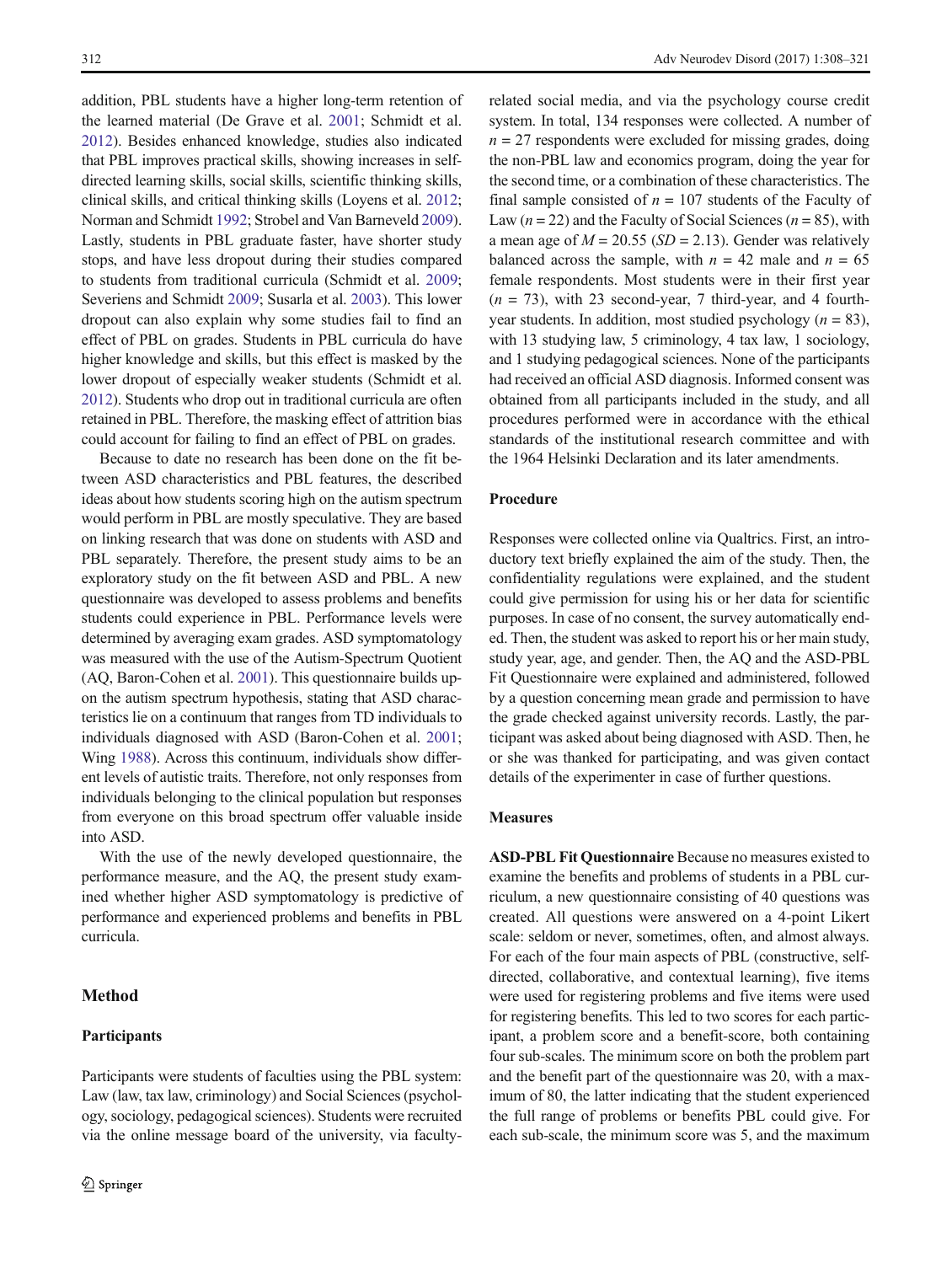score 20. Cronbach's alpha was  $\alpha = 0.81$  for the composite problem score,  $\alpha = 0.61$  for the constructive learning problem score,  $\alpha$  = 0.44 for the self-directed learning problem score,  $\alpha$  = 0.66 for the collaborative learning problem score, and  $\alpha$  = 0.78 for the contextual learning problem score. Cronbach's alpha was  $\alpha = 0.90$  for the composite benefitscore,  $\alpha = 0.71$  for the constructive learning benefit-score,  $\alpha$  = 0.71 for the self-directed learning benefit-score,  $\alpha$  = 0.79 for the collaborative learning benefit-score, and  $\alpha$  = 0.74 for the contextual learning benefit-score. To examine the factor structure, a principal component analysis (PCA) with direct oblimin rotation was run on both scales. The correlation patterns of the problem-scale were compact, the items were sufficiently correlated, and multicollinearity was not a problem. However, it was difficult to distinguish the four subscales: the theorised four-component structure (explaining 53.46% of the variance) was not optimal, and only the constructive and contextual learning component could be easily separated based on the structure matrix. The correlation patterns of the benefit scale were also compact, the items were sufficiently correlated, and multicollinearity was again not a problem. Extracting four components explained 59.89% of variance, which was higher than the amount of variance explained by the four-factor extraction of the problem-scale. Nonetheless, it was again difficult to distinguish the theorised four-component structure. An English translation of the questionnaire is available upon request.

Autism-Spectrum Quotient The Autism-Spectrum Quotient (AQ, Baron-Cohen et al. [2001](#page-11-0)) is a continuous and quantitative self-report measure of autistic traits in adults of normal intelligence. The questionnaire consists of 50 questions, divided into 5 sub-scales of 10 items each: social skill, attention switching, attention to detail, communication, and imagination. Items are answered on a 4-point Likert scale: definitely agree, slightly agree, slightly disagree, and definitely disagree. Both the original English version of the test and its Dutch translation showed satisfactory psychometric properties (Baron-Cohen et al. [2001;](#page-11-0) Hoekstra et al. [2008](#page-12-0)). The original scoring scheme as proposed by Baron-Cohen et al. [\(2001\)](#page-11-0) is binary, ignoring the degree of agreement or disagreement. In line with Austin [\(2005\)](#page-11-0) and Hoekstra et al. ([2008](#page-12-0)), we included all four levels in scoring, which yields higher internal consistency and test-retest reliabilities than binary scoring (Stevenson and Hart [2017](#page-12-0)), and which has been shown to improve the reliable range of measurement significantly (Murray et al. [2016\)](#page-12-0). This resulted in a minimum total score of 50 (the individual reports having no autistic traits) and a maximum score of 200 (the individual reports having the full range of autistic traits). As could be expected based on score variability, reliability was better when using the full-range scoring scheme. Cronbach's alpha was  $\alpha = 0.86$  for the composite score (as opposed to  $\alpha = 0.80$  using binary scoring),  $\alpha = 0.78$  ( $\alpha = 0.73$ ) for social skill,  $\alpha = 0.72$  ( $\alpha = 0.60$ ) for attention switching,  $\alpha = 0.77$  ( $\alpha = 0.67$ ) for attention to detail,  $\alpha = 0.59$  ( $\alpha = 0.43$ ) for communication, and  $\alpha = 0.57$  $(\alpha = 0.39)$  for imagination.

Performance Performance was measured by asking the students about their rounded mean exam grade, which was checked against university records.

#### Data Analyses

Because the measurement of problems and benefits of PBL and autistic traits is of the same type (self-report), there is a risk of common method bias (CMB), in which variance in the data is attributable to the measurement method instead of the constructs that the measures are hypothesised to represent (Podsakoff and Organ [1986;](#page-12-0) Podsakoff et al. [2003](#page-12-0), [2012](#page-12-0)). This can inflate or deflate correlations, thus leading to type I and II errors (Podsakoff et al. [2003,](#page-12-0) [2012](#page-12-0); Williams and Brown [1994](#page-13-0)). Therefore, we first tested for CMB with the use of Harman's single-factor test.

Then, the descriptive statistics of the ASD-PBL Fit Questionnaire, the AQ, and the performance measure were calculated. Then, the measures were combined to examine the relationship between ASD symptomatology, performance, and experienced problems and benefits in PBL. To this end, six hierarchical multiple regression analyses (HMRAs) and one correlation analysis were performed. All HMRAs controlled for the influence of age and gender. We statistically controlled for experiment-wise error. The first HMRA regressed experienced problems on AQ-score; the second regressed experienced benefits on AQ-score; and the third regressed performance on AQ-score. The correlation analysis then examined the relationship between experienced problems and benefits. The last three HMRAs regressed performance on experienced problems and benefits, both together and separately.

## Results

All descriptives and correlations between the variables are shown in Table [1](#page-6-0).

#### Common Method Bias (CMB)

All items (measuring latent variables) were loaded into an exploratory factory analysis. A fixed number of one factor was extracted. This was done separately for the relationship between the problem-scale items and the AQ items on the one hand, and the benefit scale items and the AQ items on the other hand. The unrotated factor solutions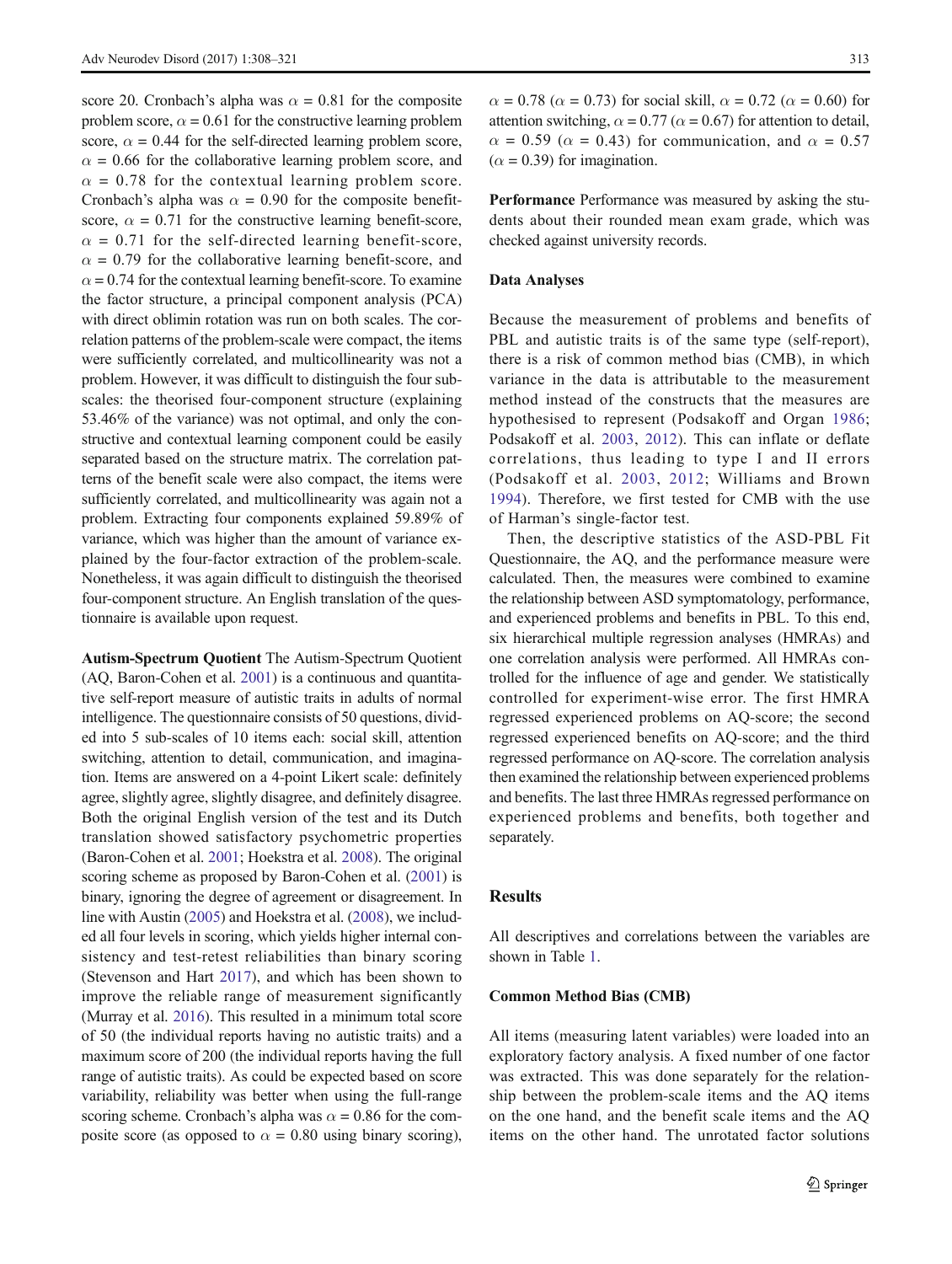|                |                             | M      | SD.   |           | C.      | 3         | 4         |         | 6 |
|----------------|-----------------------------|--------|-------|-----------|---------|-----------|-----------|---------|---|
| 1              | Age                         | 20.55  | 2.13  |           |         |           |           |         |   |
| 2              | Gender                      | 1.61   | 0.49  | $-0.16$   |         |           |           |         |   |
| 3              | ASD symptomatology          | 100.93 | 14.87 | 0.13      | $-0.09$ |           |           |         |   |
| $\overline{4}$ | Experienced problems        | 40.79  | 7.70  | $0.28**$  | $-0.13$ | $0.51**$  |           |         |   |
| 5              | <b>Experienced</b> benefits | 58.01  | 10.36 | $-0.40**$ | 0.10    | $-0.32**$ | $-0.69**$ |         |   |
| 6              | Performance                 | 6.59   | 0.96  | $-0.01$   | $-0.07$ | $-0.07$   | $-0.20*$  | $-0.01$ |   |

<span id="page-6-0"></span>Table 1 Descriptives and Pearson's correlation matrix of all variables

 $N = 107$ 

 $*_{p} < .05; **_{p} < .01$ 

were examined. For the analysis involving the problemscale items and the AQ items, 14.51% of variance was explained by the single factor. For the analysis involving the benefit scale items and the AQ items, this was 15.28%. Since both values were below 50%, we concluded that CMB was not an issue.

## The ASD-PBL Fit Questionnaire

The mean problem-score was  $M = 40.79$  (SD = 7.70), range 26–66. The mean benefit-score was  $M = 58.01$  (SD = 10.36), range 30–77. Both distributions were approximately normal as determined by visual inspection of the normal Q-Q plot. The difference between the two scores was significant: participants reported to experience more benefits than problems from working in PBL,  $t(106) = 10.70$ ,  $p < .001$ ,  $\eta_p^2 = .52$ . The problem-score and the benefit-score did both not differ between humanities and social sciences students (problemscore:  $t(27.44) = 0.22$ ,  $p = .825$ ,  $\eta_p^2 < .01$ ; benefit-score:  $t(25.27) = 1.61, p = .120, \eta_p^2 = .04$  and between men and women (problem-score:  $t(105) = 1.33$ ,  $p = .185$ ,  $\eta_p^2 = .02$ ; benefit-score:  $t(105) = 1.14$ ,  $p = .258$ ,  $\eta_p^2 = .01$ ). All mean (SD) Fit Questionnaire scores and sub-scores are shown in Table [2.](#page-7-0)

## The Autism-Spectrum Quotient

The mean AQ-score was  $M = 100.93$  (SD = 14.87), range 66– 144. The distribution was approximately normal as determined by visual inspection of the normal Q-Q plot. AQscore did not differ between humanities and social sciences students ( $t(105) = 0.52$ ,  $p = .602$ ,  $\eta_p^2 < .01$ ) and between men and women  $(t(105) = 0.88, p = .381, \eta<sup>2</sup><sub>p</sub> < .01)$ . One participant scored above the clinical cut-off score of 32 (Baron-Cohen et al. [2001\)](#page-11-0) as determined by the binary scoring scheme (present range 2–33 out of 0–50). All mean (SD) AQ-scores and sub-scores are shown in Table [3.](#page-7-0)

#### Performance (grade)

The mean rounded self-reported grade of all participants on a 1–10 rating scale was  $M = 6.59$  (*SD* = 0.96), range 3–8. The distribution was left-skewed as determined by visual inspection of the normal Q-Q plot: most individuals scored a 7 (45 cases), followed by a 6 (37 cases) or an 8 (16 cases). However, 9 students scored low, namely, a 3 (1 case), a 4 (3 cases), or a 5 (5 cases). This score pattern created a left skew. Grade did not differ between humanities and social sciences students  $(t(105) = 1.26, p = .211, \eta_p^2 = .01)$  and between men and women ( $t(105) = 0.67$ ,  $p = .503$ ,  $\eta_p^2 < .01$ ). In 98 cases, both the student and the associated faculty at which he or she studied gave permission to have the grade checked in the university grade recording system. Taking missing grades into account, the rounded self-reported grade did not significantly differ from the checked grade,  $t(75) = 0.79$ ,  $p = .432$ ,  $\eta_p^2$  = .01. Therefore, the rounded self-reported grades of all 107 participants were used in the analyses.

#### Combining the Measures

Figure [1](#page-8-0) summarises the found relationships between ASD symptomatology, problems, benefits, and performance in PBL. Significant relationships are flagged (in asterisk). The analyses belonging to all shown relationships are reported below. A summary of the outcome of the main regression analyses is provided in Table [4.](#page-9-0) The analyses identified one outlier, namely, a participant with an AQ-score of 144. All analyses were also run with this outlier excluded. None of the main conclusions changed.

Does ASD Symptomatology Predict Experiencing Problems in PBL? The HMRA showed that age and gender together significantly contributed to the regression model,  $F(2, 104) = 4.70, p = .011, R<sup>2</sup> = .08$ . This was due to the influence of age ( $\beta$  = 0.26, t = 2.74, p = .007) and not gender  $(\beta = -0.09, t = -0.91, p = .363)$ . Controlling for the influence of age and gender, AQ-score significantly predicted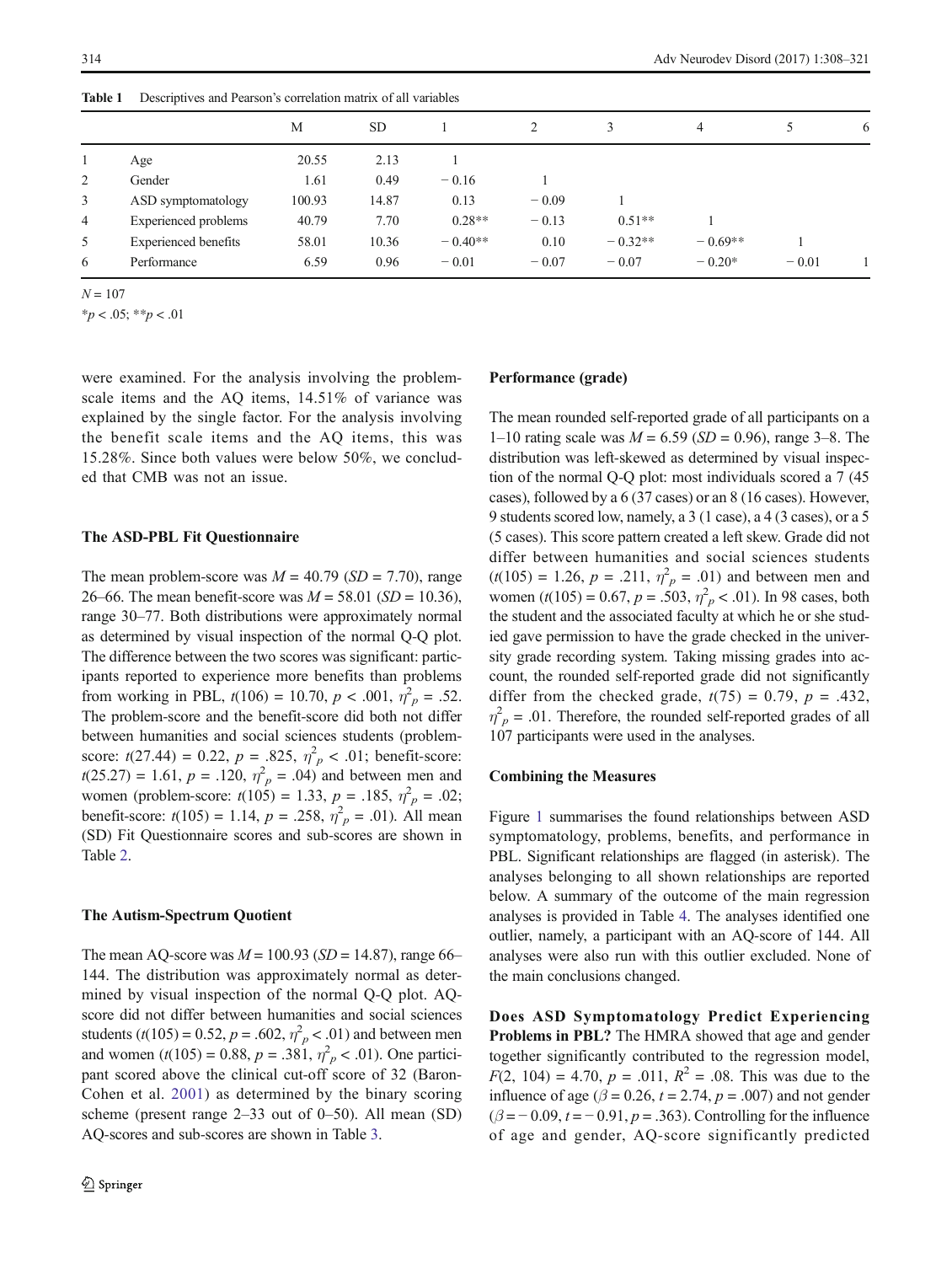<span id="page-7-0"></span>Table 2 Mean (SD) fit questionnaire scores for the problem-scale and benefit-scale per study and gender

|                 |                 |                       | Men           | Women         | Total         |
|-----------------|-----------------|-----------------------|---------------|---------------|---------------|
| Problems        | Social sciences | Constructive process  | 9.84(1.90)    | 10.45(2.32)   | 10.18(2.15)   |
|                 |                 | Self-directed process | 12.05(2.25)   | 11.19(2.49)   | 11.58(2.41)   |
|                 |                 | Collaborative process | 9.37(2.19)    | 9.09(3.15)    | 9.21(2.75)    |
|                 |                 | Contextual process    | 10.29(2.57)   | 9.28(2.74)    | 9.73(2.70)    |
|                 |                 | Total                 | 41.55(5.71)   | 40.00(8.20)   | 40.69(7.20)   |
|                 | Humanities      | Constructive process  | 9.75(1.50)    | 8.94(2.41)    | 9.09(2.27)    |
|                 |                 | Self-directed process | 15.00(1.83)   | 11.50(2.46)   | 12.14(2.70)   |
|                 |                 | Collaborative process | 10.25(3.86)   | 9.44(3.20)    | 9.59(3.25)    |
|                 |                 | Contextual process    | 11.50(4.93)   | 10.11(3.64)   | 10.36(3.81)   |
|                 |                 | Total                 | 46.50 (10.28) | 40.00 (9.30)  | 41.18 (9.58)  |
|                 |                 | Total                 | 42.02(6.27)   | 40.00 (8.44)  | 40.79 (7.70)  |
| <b>Benefits</b> | Social sciences | Constructive process  | 12.92(2.55)   | 13.72 (2.84)  | 13.36(2.73)   |
|                 |                 | Self-directed process | 15.71 (2.95)  | 16.49(2.48)   | 16.14(2.71)   |
|                 |                 | Collaborative process | 13.71 (2.84)  | 14.83 (2.94)  | 14.33(2.93)   |
|                 |                 | Contextual process    | 14.79(1.95)   | 15.60(2.65)   | 15.24(2.38)   |
|                 |                 | Total                 | 57.13 (7.72)  | 60.64 (9.46)  | 59.07 (8.85)  |
|                 | Humanities      | Constructive process  | 11.50(5.00)   | 11.83(3.17)   | 11.77(3.42)   |
|                 |                 | Self-directed process | 14.75 (4.99)  | 15.28(4.00)   | 15.18(4.07)   |
|                 |                 | Collaborative process | 12.00(4.97)   | 12.67(4.65)   | 12.55(4.60)   |
|                 |                 | Contextual process    | 13.25(4.57)   | 14.67(3.71)   | 14.41 (3.80)  |
|                 |                 | Total                 | 51.50 (18.73) | 54.44 (13.82) | 53.91 (14.36) |
|                 |                 |                       |               |               |               |

experienced problems in PBL: participants with higher reported ASD symptomatology reported experiencing more problems,  $F(3, 103) = 15.24$ ,  $p < .001$ ,  $R^2 = .31$ . Including AQscore in the model explained an additional 22.46% of variance, which was significant,  $F_{change}(1, 103) = 33.40, p < .001$ . This relationship between the total PBL problem-score and the AQ-score is shown in Fig. [2](#page-10-0) (dashed line). Table [4](#page-9-0) shows the outcome of the main regression. Table [5](#page-10-0) shows the results of the regressions on both the total scale and the sub-scales. Especially variance in problems concerning the collaborative learning element was well explained by ASD symptomatology, although the variance in the contextual, self-directive, and constructive learning element could also be explained by ASD symptomatology.

Total 56.60 (9.07) 58.92 (11.09) 58.01 (10.36)

| <b>Table 3</b> |  |  | Mean (SD) AQ-Scores per study and gender |  |
|----------------|--|--|------------------------------------------|--|
|----------------|--|--|------------------------------------------|--|

|                 |                     | Men            | Women          | Total          |
|-----------------|---------------------|----------------|----------------|----------------|
| Social sciences | Social skill        | 18.45 (3.99)   | 19.23 (5.32)   | 18.88 (4.76)   |
|                 | Attention switching | 22.26(3.94)    | 22.43 (4.67)   | 22.35(4.34)    |
|                 | Attention to detail | 23.21 (4.95)   | 21.60 (5.09)   | 22.32 (5.06)   |
|                 | Communication       | 19.03(3.39)    | 18.15 (4.04)   | 18.54 (3.77)   |
|                 | Imagination         | 19.68(4.01)    | 17.45 (3.44)   | 18.45(3.85)    |
|                 | Total               | 102.63 (12.99) | 98.85 (16.27)  | 100.54 (14.93) |
| Humanities      | Social skill        | 18.00(4.76)    | 18.67 (3.99)   | 18.55 (4.02)   |
|                 | Attention switching | 21.00 (4.32)   | 21.83 (5.24)   | 21.68(1.07)    |
|                 | Attention to detail | 23.00 (6.48)   | 24.00(5.16)    | 23.82 (5.26)   |
|                 | Communication       | 19.00(5.03)    | 19.06 (3.02)   | 19.05(3.32)    |
|                 | Imagination         | 20.25(1.71)    | 19.11(3.71)    | 19.32(3.43)    |
|                 | Total               | 101.25 (17.23) | 102.67 (14.85) | 102.41 (14.88) |
| Total           |                     | 102.50 (13.20) | 99.91 (15.87)  | 100.93 (14.87) |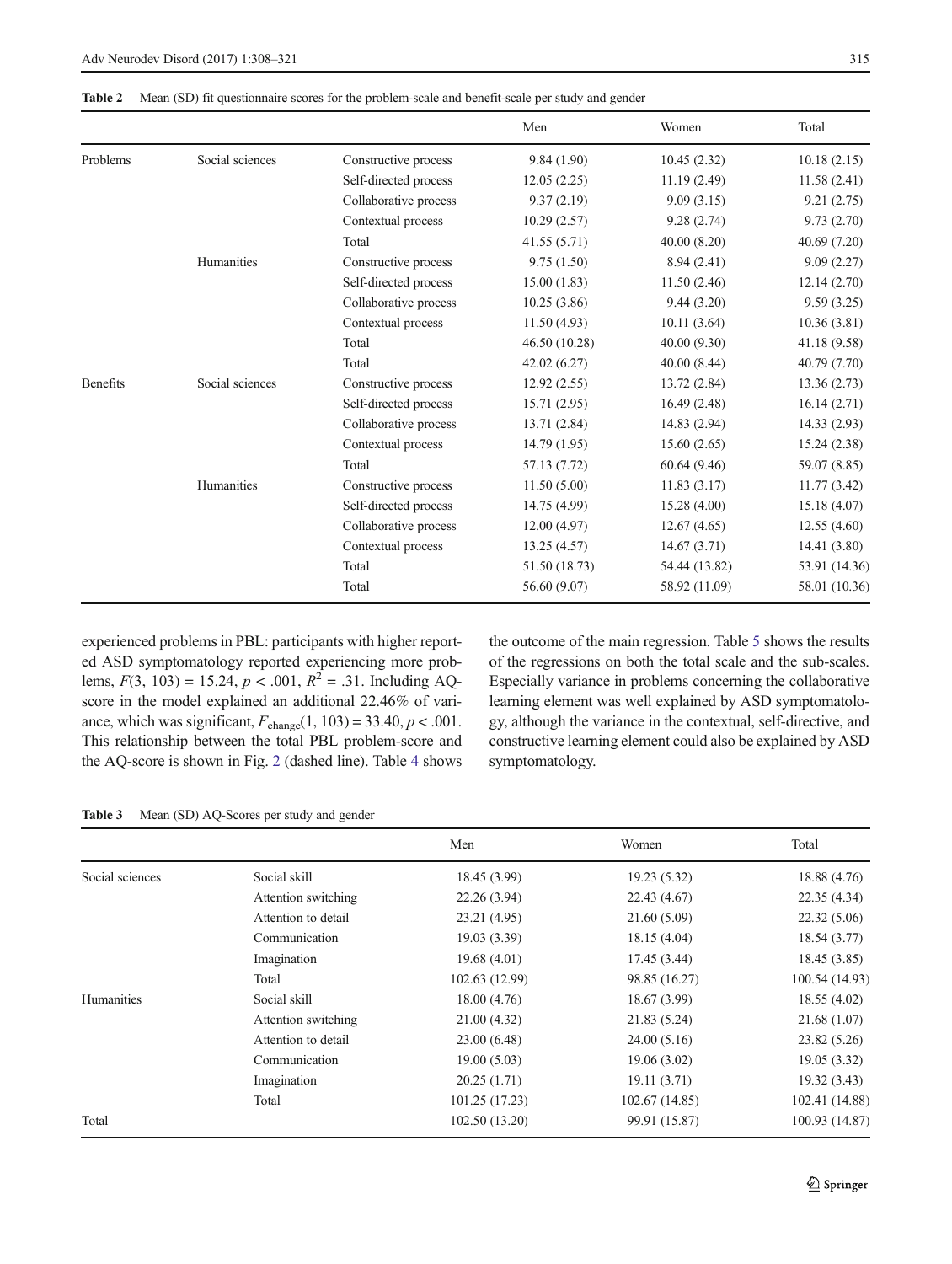<span id="page-8-0"></span>

\*\* is significant at .01 level

Fig. 1 Relationships between ASD symptomatology, problems, benefits, and performance in PBL

Does ASD Symptomatology Predict Experiencing Benefits in PBL? The HMRA showed that age and gender together significantly contributed to the regression model,  $F(2, 1)$ 104) = 9.87,  $p < .001$ ,  $R^2 = .16$ . This was again due to the influence of age ( $\beta$  = - 0.39, t = - 4.27, p < .001) and not gender ( $\beta$  = 0.05, t = 0.52, p = .603). Controlling for the influence of age and gender, AQ-score significantly predicted experienced benefits in PBL: participants with higher reported ASD symptomatology reported experiencing less benefits,  $F(3, 103) = 10.28, p < .001, R^2 = .23$ . Including AQ-score in the model explained an additional 7.09% of variance, which was significant,  $F_{change}(1, 103) = 9.49$ ,  $p = .003$ . This relationship between the total PBL benefit-score and the AQ-score is shown in Fig. [2](#page-10-0) (solid line). Table [4](#page-9-0) shows the outcome of the main regression. Table [5](#page-10-0) shows the results of the regressions on both the total scale and the sub-scales. Especially variance in benefits concerning the contextual learning element was well explained by ASD symptomatology, although the variance in the collaborative, constructive, and self-directive learning element could also be explained by ASD symptomatology.

Does ASD Symptomatology Predict Performance in PBL? The HMRA showed that age and gender together did not significantly contribute to the regression model,  $F(2)$ ,

 $104$ ) = 0.25,  $p = .777$ ,  $R^2 < .01$ . Controlling for the influence of age and gender, AQ-score was not predictive of performance,  $F(3, 103) = 0.36$ ,  $p = .784$ ,  $R^2 = .01$ . The increase in explained variance after adding AQ-score to the model  $(0.54\%)$  was not significant,  $F_{change}(1, 103) = 0.57$ ,  $p = .453$  $p = .453$  $p = .453$ . Table 4 shows the outcome of the main regression.

Are Experienced Problems in PBL Related to Experienced Benefits in PBL? The correlation analysis showed that the total problem-score and the total benefit-score were negatively related to each other: experiencing more problems was related to experiencing fewer benefits,  $r(105) = -.69$ ,  $p < .001$ .

Do Experienced Problems and Benefits in PBL Predict Performance? The HMRA showed that, controlling for age and gender, the experienced problems and benefits did not significantly predict performance either together  $(F(4,$ 102) = 2.42,  $p = .053$ ,  $R^2 = .09$  or separately ( $F(3)$ , 103) = 1.73,  $p = .166$ ,  $R^2 = .05$  for problems;  $F(3)$ , 103) = 0.17,  $p = .916$ ,  $R^2 < .01$  for benefits), although the effect size for the combined prediction was medium. Table [4](#page-9-0) shows the outcome of the main regression.

# Discussion

The present study examined the relationship between ASD symptomatology, problems, benefits, and performance in PBL. Results showed that a higher AQ-score predicted experiencing more problems and fewer benefits of PBL. However, AQ-score was not related to performance. The problem-score and benefit-score were negatively correlated: experiencing more problems was related to experiencing fewer benefits.

Some specific findings concerning experienced problems and benefits are in line with previous research. On the problem-scale, higher ASD symptomatology had the strongest impact on the collaborative learning element. This is in line with the hypothesis that this constructivist idea might be the biggest challenge students scoring high on the autism spectrum face. It is also in line with previous research showing that students with ASD often report experiencing difficulty with group work and social communication in class (Gobbo and Shmulsky [2014](#page-12-0); Knott and Taylor [2014\)](#page-12-0). The biggest loss in benefits as a result of ASD symptomatology was on the contextual learning element. This is in line with Plaisted's [\(2001](#page-12-0)) reduced generalisation hypothesis and other findings concerning the difficulty many individuals with ASD experience in generalising information (Mirenda and Donnellan [1987\)](#page-12-0).

Focusing on the main question, what do the present findings say about the ASD-PBL fit? The finding that students with more autistic traits experience more problems and fewer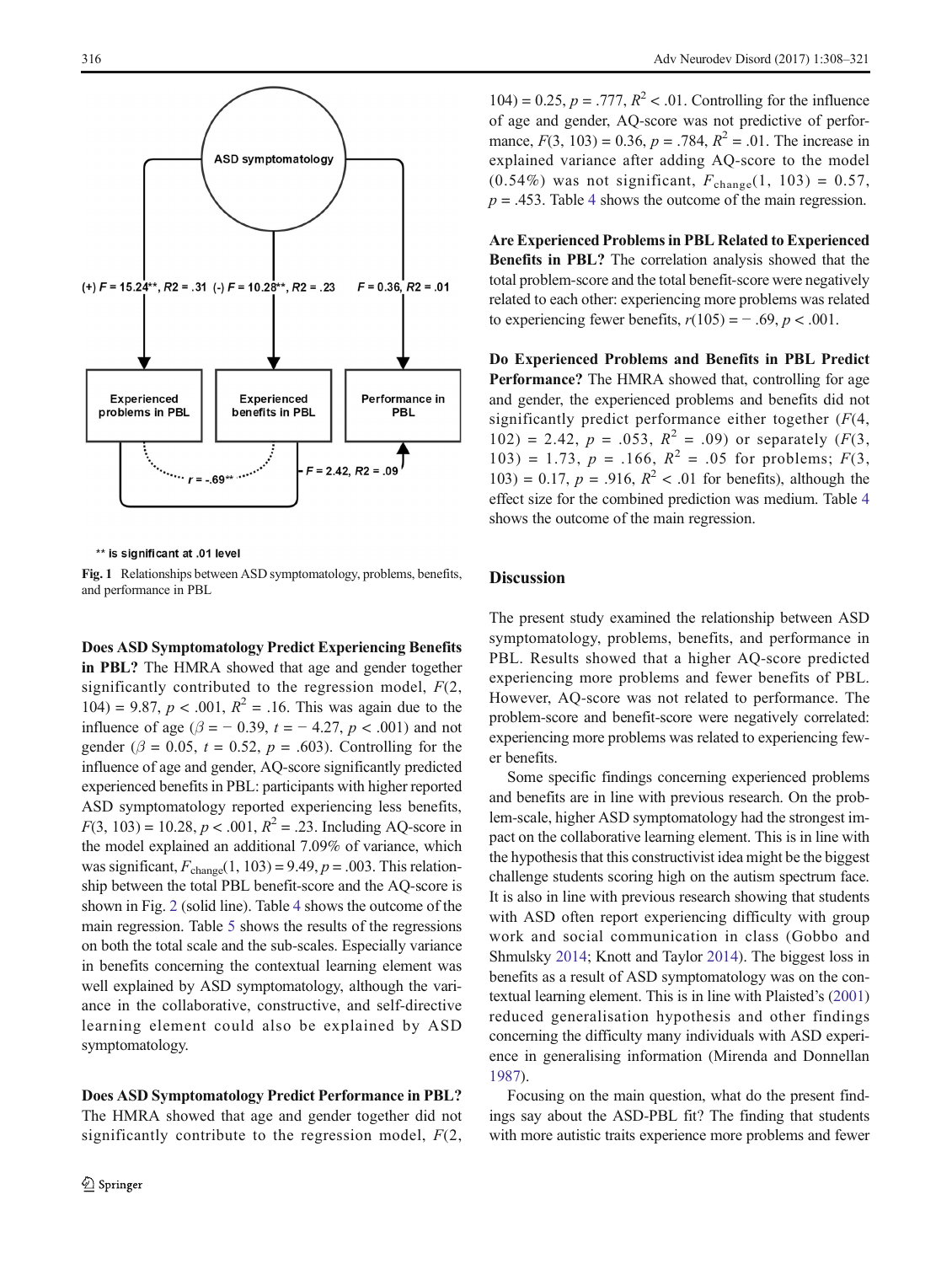#### <span id="page-9-0"></span>Table 4 Outcome of the hierarchical multiple regression models

| Model                                       | Variable        | $B$ model 1 | $B$ model 2 | Model 2   | 95% CI model 2             |
|---------------------------------------------|-----------------|-------------|-------------|-----------|----------------------------|
| Predicting problems from AQ                 | Constant        | 23.62**     | 2.01        |           | $[-13.49, 17.50]$          |
|                                             | Age             | $0.94**$    | $0.74*$     |           | [0.14, 1.34]               |
|                                             | Gender          | $-1.37$     | $-0.87$     |           | $[-3.46, 1.73]$            |
|                                             | AQ              |             | $0.25**$    |           | [0.16, 0.33]               |
|                                             | $R^2$           | 0.08        |             | 0.31      |                            |
|                                             | $\cal F$        | $4.70*$     |             | 15.24**   |                            |
|                                             | $\Delta R^2$    |             |             | 0.23      |                            |
|                                             | $\Delta\!F$     |             |             | 33.40**   |                            |
| Predicting benefits from AQ                 | Constant        | 95.30**     | $111.65**$  |           | [89.66, 133.63]            |
|                                             | Age             | $-1.89**$   | $-1.74**$   |           | $[-2.56, -0.89]$           |
|                                             | Gender          | $1.00\,$    | 0.63        |           | $[-3.05, 4.30]$            |
|                                             | AQ              |             | $-0.19**$   |           | $[-0.31, -0.07]$           |
|                                             | $\mathbb{R}^2$  | 0.16        |             | 0.23      |                            |
|                                             | $\cal F$        | 9.87**      |             | $10.28**$ |                            |
|                                             | $\Delta R^2$    |             |             | 0.07      |                            |
|                                             | $\Delta F$      |             |             | 9.49**    |                            |
| Predicting grade from AQ                    | Constant        | 7.028**     | $7.45**$    |           | [5.15, 9.76]               |
|                                             | Age             | $-0.01$     | $-0.01$     |           | $[-0.10, 0.08]$            |
|                                             | Gender          | $-0.14$     | $-0.15$     |           | $[-0.53, 0.24]$            |
|                                             | AQ              |             | $=0.01\,$   |           | $[-0.02, 0.01]$            |
|                                             | $\mathbb{R}^2$  | $< 0.01$    |             | $0.01\,$  |                            |
|                                             | $\cal F$        | 0.25        |             | 0.36      |                            |
|                                             | $\Delta R^2$    |             |             | $0.01\,$  |                            |
|                                             | $\Delta F$      |             |             | 0.57      |                            |
| Predicting grade from benefits and problems | Constant        | 7.028**     |             | $10.73**$ | [7.16, 14.29]              |
|                                             | Age             | $-0.01$     |             | $-0.01$   | $[-0.11, 0.08]$            |
|                                             | Gender          | $-0.14$     |             | $-0.18$   | $[-0.55, 0.20]$            |
|                                             | Problems        |             |             | $-0.05**$ | $[-0.08, -0.02]$           |
|                                             | <b>Benefits</b> |             |             | $-0.03*$  | $[-0.05, \leftarrow 0.01]$ |
|                                             | $R^2$           | 0.01        |             | 0.09      |                            |
|                                             | $\cal F$        | 0.25        |             | 2.42      |                            |
|                                             | $\Delta R^2$    |             |             | 0.08      |                            |
|                                             | $\Delta\!F$     |             |             | $4.57*$   |                            |

 $N = 107$ 

CI confidence interval

 $*_{p} < .05; **_{p} < .01$ 

benefits of PBL seems to suggest that PBL is not a good fit for students with ASD. However, this conclusion is premature. First, the current results were not directly compared to traditional lecture-based curricula. Previous findings (Gelbar et al. [2014;](#page-12-0) Gobbo and Shmulsky [2014;](#page-12-0) Knott and Taylor [2014](#page-12-0); Mulder and Cashin [2014](#page-12-0); Pinder-Amaker [2014\)](#page-12-0) suggest that students with ASD do report problems in traditional curricula, and based on the current findings, it is not possible to say whether the problems experienced in PBL are higher or lower than the problems experienced in traditional curricula. For instance, if the relationship between ASD symptomatology and experienced problems is stronger for traditional than PBL curricula, PBL would still be a better fit, despite the fact that students scoring high on autistic traits report having more problems than students scoring low on the autism spectrum. Second, more problems and less benefits do not automatically mean large problems and small benefits; the problems are just larger and the benefits smaller than those of students with less autistic traits, with no indication of the magnitude of those problems and benefits. Third, the performance of the present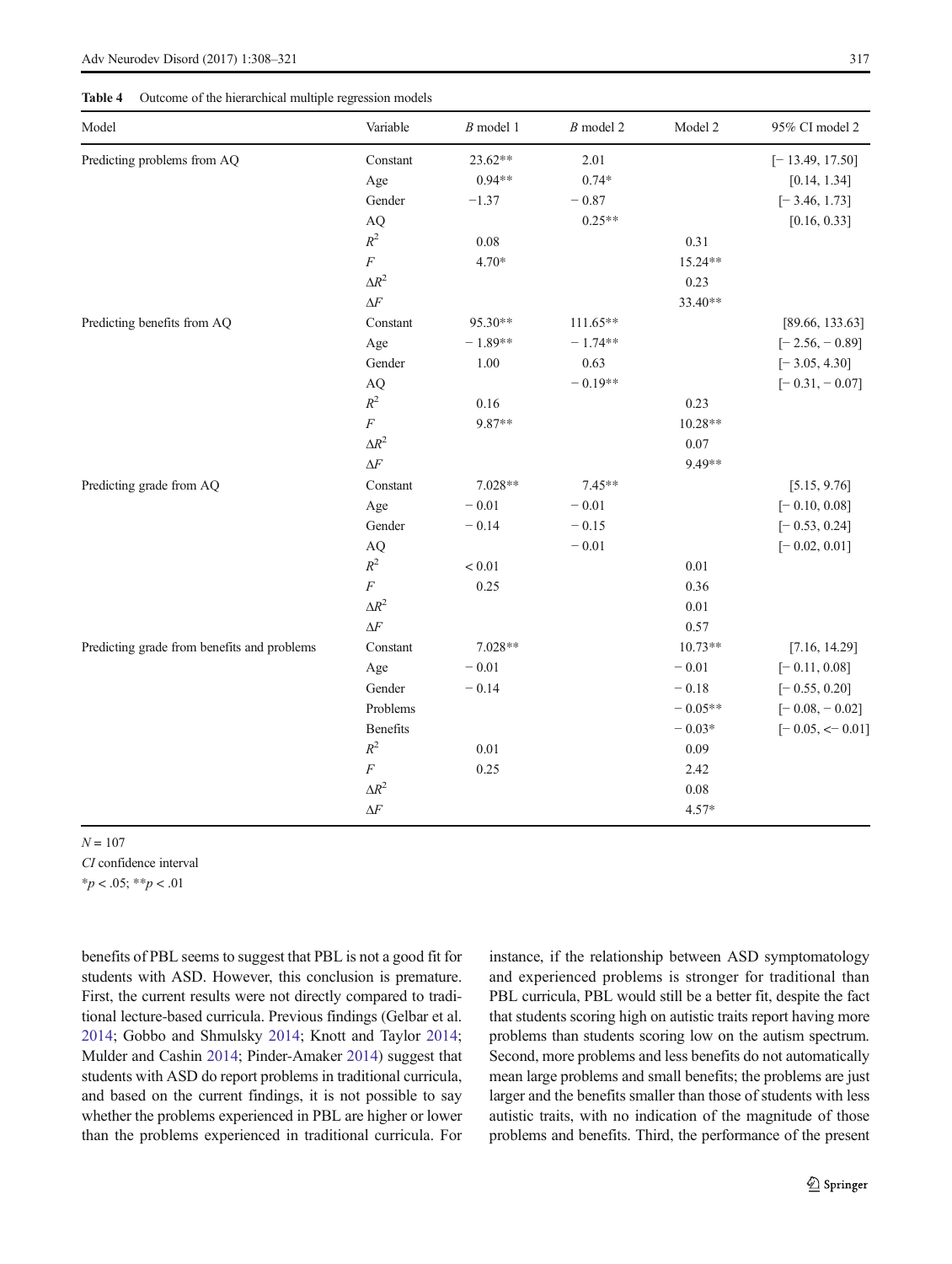<span id="page-10-0"></span>

O Problems from PBL ● Benefits from PBL

Fig. 2 Relationship between the PBL benefit-score (solid line) and PBL problem-score (dashed line) and the AQ-score

sample of PBL students was not related to ASD symptomatology. Whereas previous findings indicate lower performance of students with ASD in traditional university curricula (Dunn et al. [2004](#page-12-0); Wei et al. [2014\)](#page-13-0), PBL apparently eliminates this, since ASD symptomatology is not related to grades. This suggests that features of PBL might actually fit well with the characteristics of ASD.

There are multiple possible explanations for the found discrepancy between the reported problems and benefits on the one hand and performance on the other hand. First, it might be the result of a methodological characteristic of the study: students were asked to report their rounded mean grade. This rounding might have made the measure less sensitive. However, the percentage explained variance was that small that only the effect of the rounding procedure is unlikely to be strong enough to have caused the non-effect of AQ-score on performance.

Another possible methodological explanation concerns an inevitability: experienced problems and benefits are experienced, and not objective measures. Therefore, the possibility exists that students with higher ASD symptomatology indeed feel like PBL brings them more problems and fewer benefits than it does for students scoring low on the autism spectrum,

Table 5 Results of the HMRAs of the problem- and benefit-score regressed on AQ-score

|                | Problems |                  | <b>Benefits</b> |                  |  |
|----------------|----------|------------------|-----------------|------------------|--|
|                | $R^2$    | $\boldsymbol{p}$ | $R^2$           | $\boldsymbol{p}$ |  |
| Constructive   | 8.99%    | .021             | 15.92%          | < 0.001          |  |
| Self-directive | 13.66%   | .002             | 13.19%          | .002             |  |
| Collaborative  | 34.43%   | $-.001$          | 19.39%          | < 0.001          |  |
| Contextual     | 21.52%   | $-.001$          | 24.65%          | < .001           |  |
| Total          | 30.74%   | $-.001$          | 23.05%          | < 0.001          |  |

while this is not true according to more objective measures such as grades. Because most current research on students with ASD in higher education is qualitative (e.g. Gobbo and Shmulsky [2014](#page-12-0); Knott and Taylor [2014\)](#page-12-0), this incompatibility between reported problems and benefits and objective performance also poses a problem to several already published studies. It could, for instance, mean that students reporting having difficulties with group work in fact do not perform that bad in groups; it could be more of a feeling than an actual existing problem. This does, however, not mean that the reported experience of more problems and fewer benefits is not a matter of concern. As stated before, people with ASD generally experience more stress, depression, and anxiety than TD individuals (Ghaziuddin et al. [2002;](#page-12-0) Gillott and Standen [2007;](#page-12-0) Kim et al. [2000;](#page-12-0) Sterling et al. [2008\)](#page-12-0). These feelings that are evoked by e.g. group work are certainly not imaginary; they are real and need to be addressed. After all, not only grades count but also the way those grades are achieved. All students, including students high on the autism spectrum, deserve a pleasant way of studying.

A last possible explanation for the discrepancy between reported and objectively quantified problems is that students with ASD accommodate well to problems they experience in PBL, and that they therefore perform good, despite still having the feeling of experiencing problems. One way to confirm this explanation would be if the negative relationship between grades and ASD symptomatology was stronger among firstyear students than students from higher years. Although our sample did not lend itself well to examine this, regression analyses split according to study year do support this accommodation hypothesis. The percentage variance in performance explained by AQ-score was higher among the 73 first-year students (4.54%) than among the 34 second-, third-, and fourth-year students (2.45%). This supports the accommodation hypothesis because it indicates that ASD symptomatology is a better predictor of grades among first-year students than it is among higher-year students, which might be attributable to a change in the students themselves. If students who score high on ASD symptomatology get used to working in PBL, it might be a change for the better. This idea of accommodation can be related to the concept of desirable difficulties. The practice students scoring high on ASD symptomatology obtain in PBL could explain the combination of normal grades with more reported problems and fewer reported benefits. A practice environment in which the student struggles a bit in learning might not be bad, but might in fact provide an ideal learning environment, which gives a feeling of experiencing more problems and fewer benefits, but which also gives good objective outcomes (grades). This could be beneficial within educational settings as well as in post-educational settings; if certain problems are already experienced in the protective and accommodating environment of the university, it might be easier to face them in real life, such as in a job.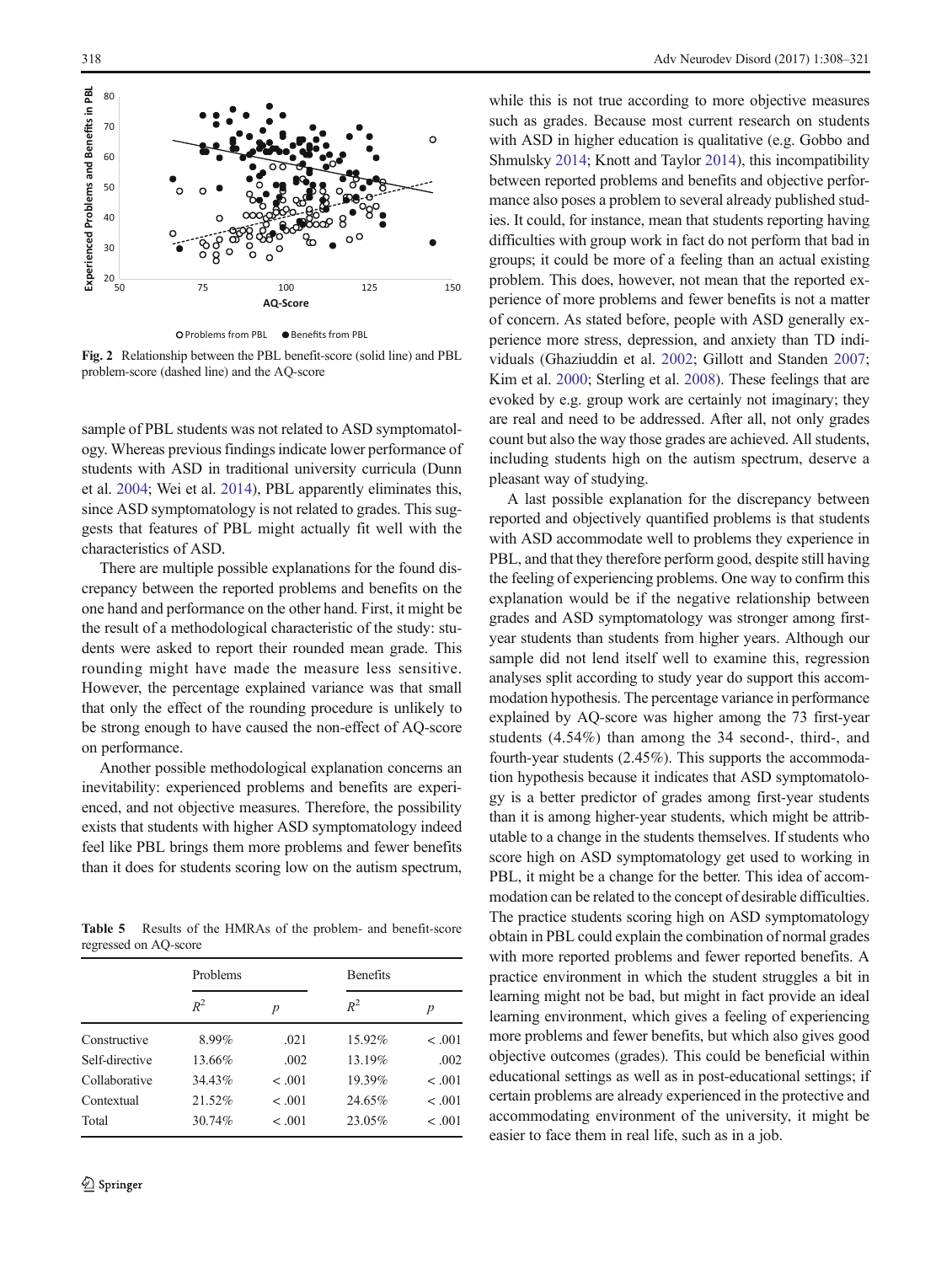<span id="page-11-0"></span>As said before, the current sample was not ideal for testing the accommodation hypothesis. A sample with more second-, third-, and four-year students would be needed to thoroughly examine this explanation of the lacking relationship between grades and ASD symptomatology. In addition, it would be useful to examine a more detailed timeline. The data might reveal more if grades are monitored per month or course instead of per year, because looking at the data in periods of years might not be precise enough to see the effects of the hypothesised accommodation mechanism. Lastly, the possibility exists that the high-AQ students in the current sample that do not accommodate well drop out. Therefore, a longitudinal design would provide useful additional information.

Besides examining the discussed possible accommodation effect in a longitudinal sample that is better suited for that purpose, there are other areas future studies should look into. First of all, the current exploratory results need to be replicated to see how strong the findings are. Another issue for future research concerns direct comparison of the PBL curriculum to a traditional curriculum to examine if the promises PBL makes are also valid for students scoring high on the autism spectrum. Research on TD students shows that PBL is related to higher long-term knowledge and skills, faster graduation, and lower dropout (Schmidt et al. [2009;](#page-12-0) Severiens and Schmidt [2009;](#page-12-0) Susarla et al. [2003](#page-12-0)). The question rises if this is also the case for high-AQ students. Schmidt et al. [\(2012\)](#page-12-0) show that weaker students who drop out in regular curricula are retained in PBL programs. Although students scoring high on the autism spectrum should certainly not be characterised as weak, it is possible that they are a group of students that is also better retained in PBL compared to traditional curricula. This is related to the accommodation hypothesis; if students with high AQ-scores accommodate to the characteristics of PBL and succeed in working in PBL, can they likewise accommodate to characteristics of traditional university curricula, or do they fail and drop out? If the latter is true, PBL would still be a superior choice for students scoring high on the autism spectrum, although they do experience more problems and fewer benefits of PBL than students with less autistic traits. It could be the best choice of two bad options.

However, studying at university should not be a bad option. Students with ASD possess talents that are wasted if not used, and deserve to study in a pleasant way. Therefore, an important part of future research should focus on educational interventions, e.g. based on PBL characteristics. One example concerns having meetings at structured times. As explained before, PBL offers mandatory meetings at structured days and times during the week. Every course (every 5 weeks), students are sorted into an early (in the morning) or a late (in the afternoon) tutorial meeting group. For students with e.g. ASD, the possibility exists to structure their schedule by filing an early/late preference, so that all their meetings are at the exact same time: either in the morning or in the afternoon, depending on their choice. This policy creates more predictability, and helps in structuring time. It is an example of a simple intervention that strengthens an advantage of PBL.

Looking back at the current findings, it is important to acknowledge that the present study did not examine students with an ASD diagnosis. However, the current nonpathological sample provided much information concerning the relationship between ASD symptomatology and study experiences and performance in PBL. Though the findings show that students who score high on ASD symptomatology do perform equal to students who score low, the former group does report experiencing more problems and fewer benefits from studying in PBL. This means that although PBL seems like a good fit for students with ASD, there is also room for improvement. The high problems in the collaborative PBL element suggest that arrangements focusing on less group work, smaller groups, and more instruction in how to function well in groups could bring about improvement in experienced problems. The lack of benefits concerning the contextual component of PBL indicates that much can be won by creating PBL study problems that change more gradually in context, especially since transfer is such a critical element of education. Therefore, the current findings provide clear pointers for accommodating to the needs of students with ASD, both in PBL and traditional curricula. This will be a necessary step in making higher education more accessible to students scoring high on the autism spectrum.

Acknowledgements We thank the anonymous reviewers for their helpful comments on earlier drafts of this manuscript.

Author Contributions KdG conceived the study, participated in its design, performed the measurements and statistical analyses, and interpreted the data. GS participated in the design and coordination of the study, and revised the manuscript critically for important intellectual content. All authors read and approved the final manuscript.

#### References

- American Psychiatric Association. (2013). Diagnostic and statistical manual of mental disorders (5th ed.). Washington, DC: Author.
- Asperger, H. (1944). Die "autistischen Psychopathen" im Kindesalter. Archiv fur Psychiatrie und Nervenkrakheiten, 117, 76–136.
- Asperger, H. (1991). 'Autistic psychopathy' in childhood (U. Frith, Trans.) In U. Frith (Ed.), Autism and Asperger syndrome (pp. 37– 92). New York, NY: Cambridge University Press.
- Austin, E. J. (2005). Personality correlates of the broader autism phenotype as assessed by the Autism Spectrum Quotient (AQ). Personality and Individual Differences, 38, 451–460.
- Baron-Cohen, S., Wheelwright, S., Skinner, R., Martin, J., & Clubley, E. (2001). The Autism-Spectrum Quotient (AQ): evidence from Asperger Syndrome/high-functioning autism, males and females, scientists and mathematicians. Journal of Autism and Developmental Disorders, 31, 5–17.
- Baxter, A., Brugha, T., Erskine, H., Scheurer, R., Vos, T., & Scott, J. (2015). The epidemiology and global burden of autism spectrum disorders. Psychological Medicine, 45, 601–613.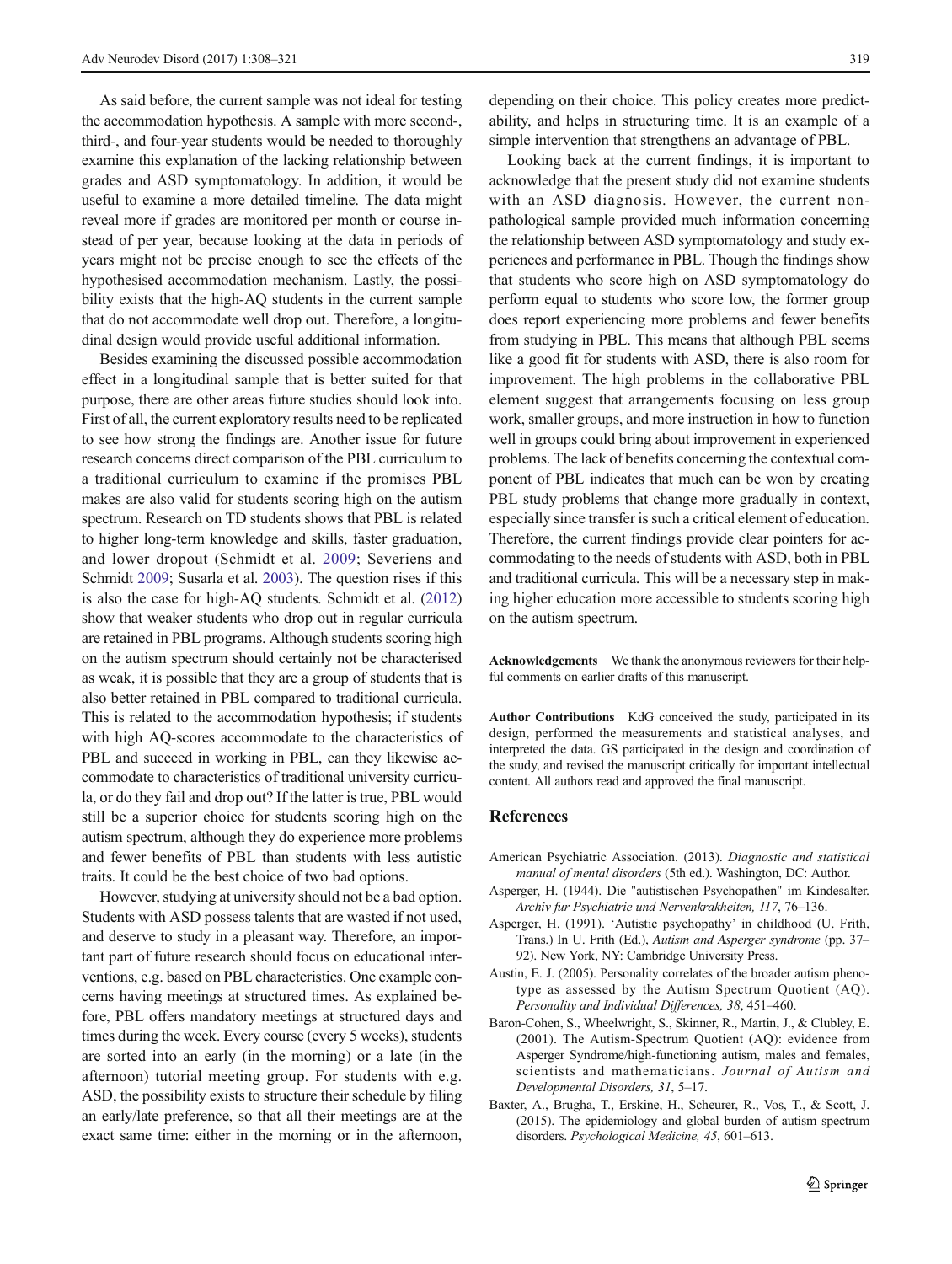- <span id="page-12-0"></span>Beardon, L., Martin, N., & Woolsey, I. (2009). What do students with Asperger syndrome or high-functioning autism want at college and university? (In their own words). Good Autism Practice, 10, 35–43.
- Capon, N., & Kuhn, D. (2004). What's so good about Problem-Based Learning? Cognition and Instruction, 22, 61–79.
- De Grave, W. S., Schmidt, H. G., & Boshuizen, H. P. A. (2001). Effects of problem-based discussion on studying a subsequent text: a randomized trial among first year medical students. Instructional Science, 29, 33–44.
- Dolmans, D. H. J. M., De Grave, W., Wolfhagen, I. H. A. P., & Van Der Vleuten, C. P. M. (2005). Problem-based learning: future challenges for educational practice and research. Medical Education, 39, 732– 741.
- Dunn, C., Chambers, D., & Rabren, K. (2004). Variables affecting students' decisions to drop out of school. Remedial and Special Education, 25, 314–323.
- Frith, U., & Happé, F. (1994). Autism: beyond "theory of mind". Cognition, 50, 115–132.
- Gelbar, N. W., Smith, I., & Reichow, B. (2014). Systematic review of articles describing experience and supports of individuals with autism enrolled in college and university programs. Journal of Autism and Developmental Disorders, 44, 2593–2601.
- Ghaziuddin, M., Ghaziuddin, N., & Greden, J. (2002). Depression in persons with autism: implications for research and clinical care. Journal of Autism and Developmental Disorders, 32, 299–306.
- Gillott, A., & Standen, P. J. (2007). Levels of anxiety and sources of stress in adults with autism. Journal of Intellectual Disabilities, 11, 359– 370.
- Gobbo, K., & Shmulsky, S. (2014). Faculty experience with college students with Autism Spectrum Disorders: a qualitative study of challenges and solutions. Focus on Autism and Other Developmental Disabilities, 29, 13–22.
- Grandin, T., & Johnson, C. (2005). Animals in translation. San Diego, CA: Harcourt.
- Hoekstra, R. A., Bartels, M., Cath, D. C., & Boomsma, D. I. (2008). Factor structure, reliability and criterion validity of the Autism-Spectrum Quotient (AQ): a study in Dutch population and patient groups. Journal of Autism and Developmental Disorders, 38, 1555– 1566.
- Kanner, L. (1943). Autistic disturbances of affective contact. Nervous Child, 2, 217–250.
- Kim, J. A., Szatmari, P., Bryson, S. E., Streiner, D. L., & Wilson, F. J. (2000). The prevalence of anxiety and mood problems among children with autism and Asperger syndrome. Autism, 4, 117–132.
- Kirschner, P. A., Sweller, J., & Clark, R. E. (2006). Why minimal guidance during instruction does not work: An analysis of the failure of constructivist, discovery, problem-based, experiential, and inquirybased teaching. Educational Psychologist, 41, 75–86.
- Knott, F., & Taylor, A. (2014). Life at university with Asperger syndrome: a comparison of student and staff perspectives. International Journal of Inclusive Education, 18, 411–426.
- Loyens, S. M. M., Kirschner, P. A., & Paas, F. (2012). Problem-based learning. In K. R. Harris, S. Graham, & T. Urdan (Eds.), APA Educational psychology handbook: vol. 3. Application to learning and teaching (pp. 403–425). Washington, DC: American Psychological Association.
- Mirenda, P. L., & Donnellan, A. M. (1987). Issues in curriculum development. In D. J. Cohen, A. M. Donnellan, & R. Paul (Eds.), Handbook of autism and pervasive developmental disorders. New York, NY: John Wiley and Sons.
- Mulder, A. M., & Cashin, A. (2014). The need to support students with autism at university. Issues in Mental Health Nursing, 35, 664–671.
- Murray, A. L., Booth, T., McKenzie, K., & Kuenssberg, R. (2016). What range of trait levels can the Autism-Spectrum Quotient (AQ) measure reliably? An item response theory analysis. Psychological Assessment, 28, 673–683.
- Norman, G. R., & Schmidt, H. G. (1992). The psychological basis of Problem-Based Learning: a review of the evidence. Academic Medicine, 67, 557–565.
- Pinder-Amaker, S. (2014). Identifying the unmet needs of college students on the autism spectrum. Harvard Review of Psychiatry, 22, 125–137.
- Plaisted, K. C. (2001). Reduced generalization in autism: an alternative to weak central coherence. In J. A. Burack, T. Charman, N. Yirmiya, & P. R. Zelazo (Eds.), The development of autism: perspectives from theory and research. Mahwah, NJ: Lawrence Erlbaum Associates.
- Podsakoff, P. M., & Organ, D. W. (1986). Self-reports in organizational research: problems and prospects. Journal of Management, 12, 531– 544.
- Podsakoff, P. M., MacKenzie, S. B., Lee, J., & Podsakoff, N. P. (2003). Common method biases in behavioral research: a critical review of the literature and recommended remedies. Journal of Applied Psychology, 88, 879–903.
- Podsakoff, P. M., MacKenzie, S. B., & Podsakoff, N. P. (2012). Sources of method bias in social science research and recommendations on how to control it. Annual Review of Psychology, 63, 539–569.
- Schmidt, H. G., Loyens, S. M. M., Van Gog, T., & Paas, F. (2007). Problem-based learning is compatible with human cognitive architecture: commentary on Kirschner, Sweller, and Clark (2006). Educational Psychologist, 42, 91–97.
- Schmidt, H. G., Cohen-Schotanus, J., & Arends, L. R. (2009). Impact of problem-based, active learning on graduation rates for 10 generations of Dutch medical students. Medical Education, 43, 211–218.
- Schmidt, H. G., Muijtjens, A. M. M., Van der Vleuten, C. P. M., & Norman, G. R. (2012). Differential student attrition and differential exposure mask effects of Problem-Based Learning in curriculum comparison studies. Academic Medicine, 87, 463–475.
- Severiens, S. E., & Schmidt, H. G. (2009). Academic and social integration and study progress in Problem Based Learning. Higher Education, 58, 59–69.
- Slavin, R. E. (2005). Educational psychology: theory and practice. Boston: Allyn and Bacon.
- Spek, A. A. (2010). Mindfulness bij volwassenen met autisme. Amsterdam: Hogrefe Uitgevers.
- Spek, A. A., Scholte, E. M., & Van Berckelaer-Onnes, I. A. (2010). Theory of mind in adults with HFA and Asperger syndrome. Journal of Autism and Developmental Disorders, 40, 280–289.
- Spek, A. A., Scholte, E. M., & Van Berckelaer-Onnes, I. A. (2011). Local information processing in adults with High Functioning Autism and Asperger syndrome: the usefulness of neuropsychological tests and self-reports. Journal of Autism and Developmental Disorders, 4, 859–869.
- Sterling, L., Dawson, G., Estes, A., & Greenson, J. (2008). Characteristics associated with presence of depressive symptoms in adults with Autism Spectrum Disorder. Journal of Autism and Developmental Disorders, 38, 1011–1018.
- Stevenson, J. L., & Hart, K. R. (2017). Psychometric properties of the Autism-Spectrum Quotient for assessing low and high levels of autistic traits in college students. Journal of Autism and Developmental Disorders, 47, 1838–1853.
- Strobel, J., & Van Barneveld, A. (2009). When is PBL more effective? A meta-synthesis of meta-analyses comparing PBL to conventional classrooms. Interdisciplinary Journal of Problem-Based Learning, 3, 44–58.
- Susarla, S. M., Medina-Martinez, N., Howell, T. H., & Karimbux, N. Y. (2003). Problem-based learning: effects on standard outcomes. Journal of Dental Education, 67, 1003–1010.
- Van Blankenstein, F. M., Dolmans, D. H. J. M., Van Der Vleuten, C. P. M., & Schmidt, H. G. (2011). Which cognitive processes support learning during small-group discussion? The role of providing explanations and listening to others. Instructional Science, 39, 189– 204.